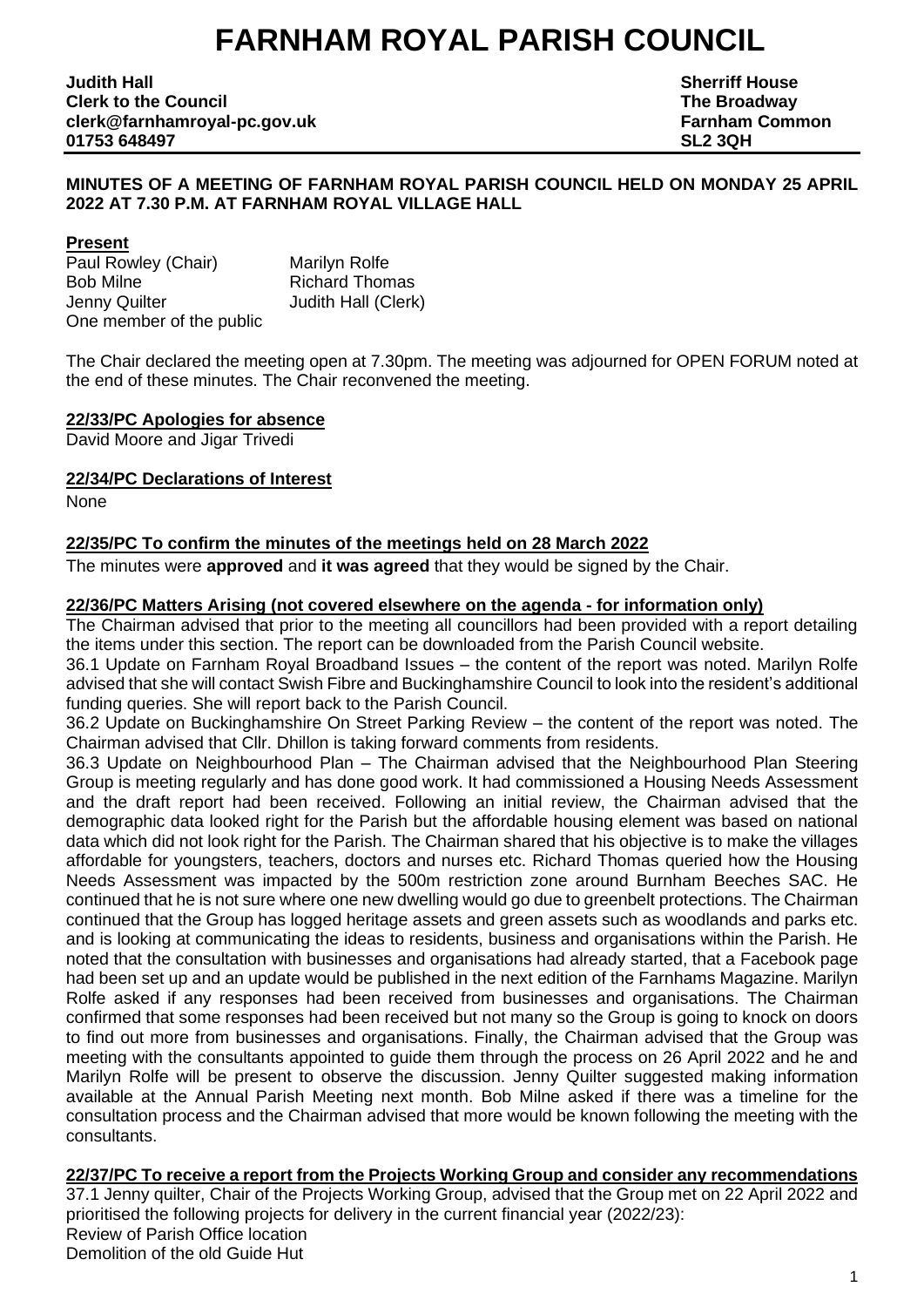Playground next to Farnham Common Sports Club – Design and consultation phases Review of Parish Council IT systems

Woodland Management Plan (including tree planting for the Queen's Platinum Jubilee) Boundary Copse Improvements

Parish decorations for the Queen's Platinum Jubilee

Creating Wilder Verges (jointly with Buckinghamshire Council)

Website updates and improvements

37.2 In addition, the following Community Initiatives were highlighted for investigation and if supported, delivery in the current financial year (2022/23):

Community litter picking

Relaunch of Community Speedwatch

Carols at the Dell 2022

37.3 The Chairman advised that he had argued for a short project list to enable the Parish Council to be more focused.

Jenny Quilter advised that it was hoped that posters with information on each of the projects and initiatives would be displayed at the Annual Parish Meeting next month. It was suggested that it may also be possible to have some form of voting system for residents to record their views on suggested projects.

#### **22/38/PC To consider the principle of obtaining a restrictive covenant to protect the land at Farnham Common Sports Club**

The Chairman asked parish councillors whether they would support including all land leased to Farnham Common Sports Club, occupied by the playground and occupied by the Guide Hut. This **was agreed**. Bob Milne asked what the purpose of the covenant was. The Chairman advised that he was looking to protect the area from the possibility of future development. Jenny Quilter expressed that the area was a great green asset that should be protected. Bob Milne asked why the restrictive covenant was being suggested now especially as there was no provision in the budget for associated costs. He felt it didn't necessarily need to be done now. Richard Thomas felt it was because he had raised it with the Chairman in order to protect a community asset and to ensure that the land is always used for sports and/or recreation. It was noted that there is currently a covenant on approximately half of the land but that there was concern as to whether this would protect the land if challenged. It was discussed that the current question was whether the Chairman and Clerk could approach solicitors for initial advice and quotes to be brought back to the Parish Council for further discussion. Marilyn Rolfe expressed that she felt seeking a restrictive covenant to protect the land would be a responsible action. The proposal **was agreed**. Bob Milne advised that he would like to understand the covenant that is currently registered and what the benefits are of obtaining a new covenant at this time.

## **22/38/PC To consider the revised Councillor Expenses Policy**

The revised policy **was agreed**.

## **22/39/PC Finance:**

The Chairman advised that prior to the meeting all councillors had been provided with a report detailing the items under this section. The report can be downloaded from the Parish Council website.

### 39.1 To receive a report from the Finance Committee

39.1.1 The content of the report was noted and the Clerk advised that at Bob Milne's request she had recirculated the agreed 2022/23 budget and 2023/24 projection as there had been an error in the 2023/24 brought forward figure stated in the original document. It was noted that it is now not expected that the Parish Council will reach the recommended level of reserves by the end of 2023/24.

39.1.2 In addition, the Clerk advised that Bob Milne had prepared a further document which included a projection for 2024/25. This had also been circulated to councillors prior to the meeting. The Clerk noted that the expenditure in the new projection had not been discussed or agreed and was likely to change on review. Bob Milne agreed with this and added that the new projection shows that it is not expected that the Parish Council will reach the recommended level of reserves by the end of 2024/25 either so he felt new projects, which have a cost to the Parish Council, should not be considered as it is anticipated that there will be annual deficits for the next few years.

39.1.3 It was noted that the last meeting of the Finance Committee had not taken place as it was not quorate. It was felt that moving the time of the meeting to the evening might increase attendance but reverting to holding the meeting just prior to parish council meetings was not thought practical as it would limit time available for important discussions and cause those evenings to be too long adversely affecting concentration. Richard Thomas felt that with all the working groups now in place and the resultant meetings, the time commitment was much greater than initially advised to potential councillors who are volunteers. Bob Milne raised a suggestion made by the Chairman to possibly reduce the number of Parish Council meetings to accommodate the Finance Committee and the working group meetings as councillors who work would be more likely to attend evening meetings. It **was agreed** that the Chairman and Clerk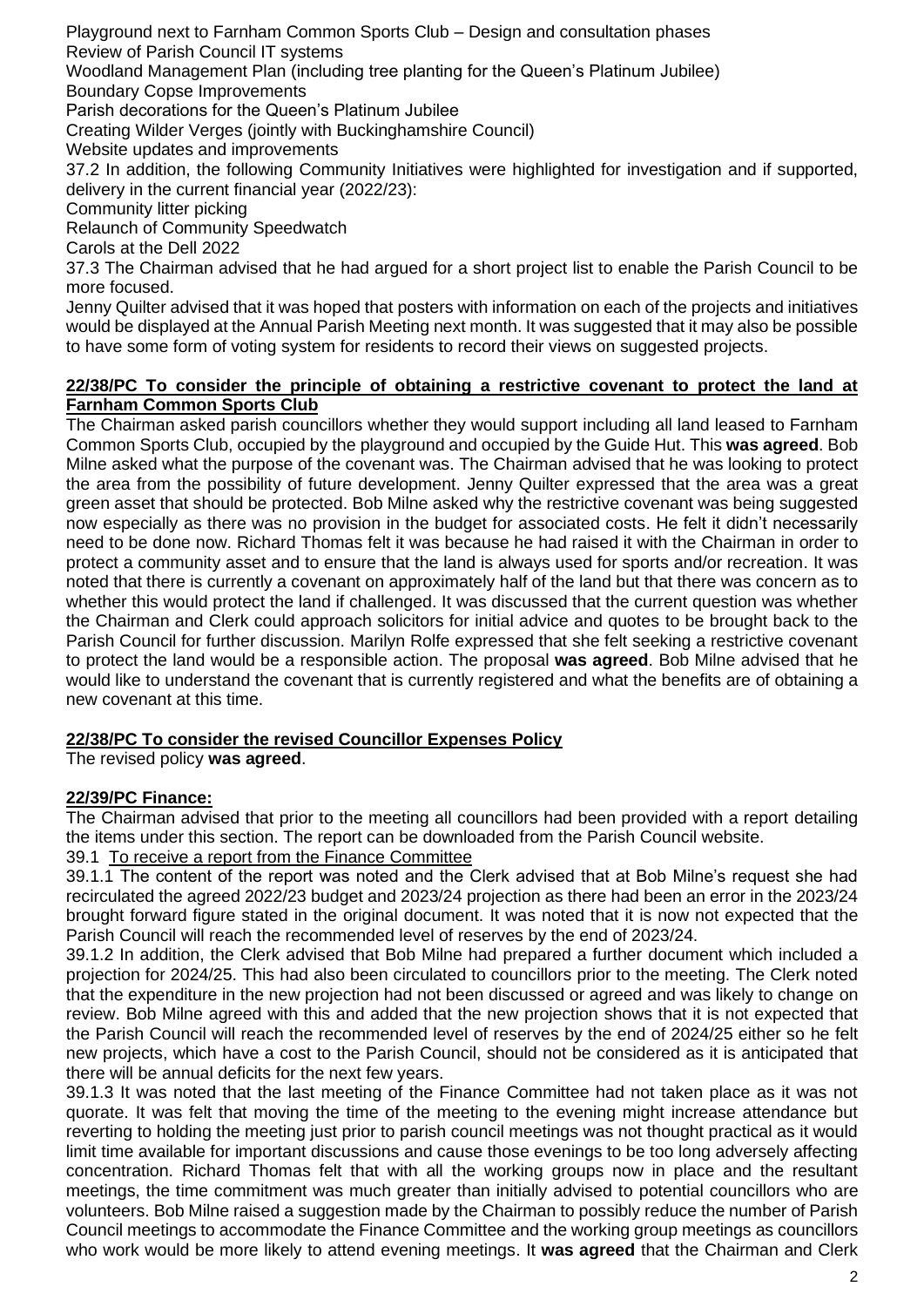would look at this and report back to the Parish Council with a proposal.

## 39.2 To consider the 2021/22 Annual Management Accounts

The Chairman, as Chair of the Finance Committee, asked those present to confirm that they had reviewed the management accounts and accompanying notes. Those present confirmed they had. The Chairman asked whether any councillor had any comments or questions and those present confirmed not. The management accounts **were agreed**.

39.3 To approve payments and note receipts, as per the cashbook

The Chairman confirmed that he had carried out the random checks required under the Finance Regulations. He also noted that the cost of electricity for the streetlights had doubled this month. The payments and receipts, as per the cashbook, **were agreed**.

39.4 To consider quotes for replacement flagpoles

It **was agreed** that Company A, Flagmakers, would be appointed to supply and install the replacement flagpoles as soon as possible and ideally before the Queen's Platinum Jubilee celebration weekend.

# **22/40/PC Planning:**

40.1 To ratify comments submitted on recent applications

Marilyn Rolfe drew particular attention to the following applications:

40.1.1 PL/21/3991/FA Caldicott Trust Ltd, Caldicott Boys Preparatory School, Crown Lane, Farnham Royal seeks to demolish the existing sports pavilion and erect a new one. It was noted that the plans had been amended to reflect comments previously submitted regarding the size of the proposed building and that although the site is on greenbelt land, Natural England had no objection to the proposal.

40.1.2 PL/22/0651/FA Land at Cobblers Close, Farnham Royal seeks to erect six new dwellings in two rows of three terraced houses. Marilyn Rolfe advised that she was concerned about overdevelopment of the site and the likely additional traffic movements in and out of the site but noted that Highways had no objection to the proposal.

40.1.3 Marilyn Rolfe advised that there had been no Buckinghamshire Council Planning Committee meetings in March and April 2022 and that the next one is scheduled for May 2022.

40.1.4 The planning comments on the circulated schedule **were ratified**

40.2 To note recent planning decisions

Marilyn Rolfe drew particular attention to the following decisions:

40.2.1 PL/21/4665/FA Land East Of Cut Heath House Parsonage Lane Farnham Common seeks to erect seven residential detached dwellings. It was noted that the application was refused by Buckinghamshire Council. Marilyn Rolfe supported this decision as this application was for dwellings in addition to those previously agreed on the site that was originally one property, borders ancient woodland and is partially on greenbelt land.

40.2.2 The planning decisions on the circulated schedule **were noted**.

## **22/41/PC Any Other Business (for information only)**

41.1 Bob Milne advised that he was concerned about work proposed on an oak tree, subject to a tree protection order, on one of the planning applications he had reviewed, PL/22/0982/TP Land at Cranwells Lane, Farnham Common, and wanted to ensure that the Clerk had received his comment for submission to the Planning Team at Buckinghamshire Council. The Clerk confirmed she had.

41.2 Richard Thomas advised that trees in Brockenhurst Wood, which borders Ingrams Copse, have been chopped down creating quite a clearing. He asked the Clerk to find out whether there are any restrictions protecting the trees and suggested asking the arboriculturist appointed by the Parish Council. The Clerk advised that she would review this with him and the Tree Officer at Buckinghamshire Council.

41.3 Marilyn Rolfe asked the clerk when the remains of the fallen trees on Beaconsfield Road (A355) were going to be removed by Buckinghamshire Council. Concern was raised about the safety of pedestrians and road users. The Clerk advised that she would need to take photographs and report the issues to Buckinghamshire Council requesting action.

41.4 Marilyn Rolfe advised that there had been reports of several overgrown hedges on Mayflower Way and asked whether parish councillors who live in the area would have a look and take photographs. The Clerk advised that since handing back devolved services to Buckinghamshire Council, the parish council no longer had a role in this issue other than to direct concerned residents to report the issues on Buckinghamshire Council's Fix My Street service and noted that this was one of the updates that needed to be made to the website. She was hoping that there would be a page with all the reporting information and links for residents. It was suggested that this should be a priority.